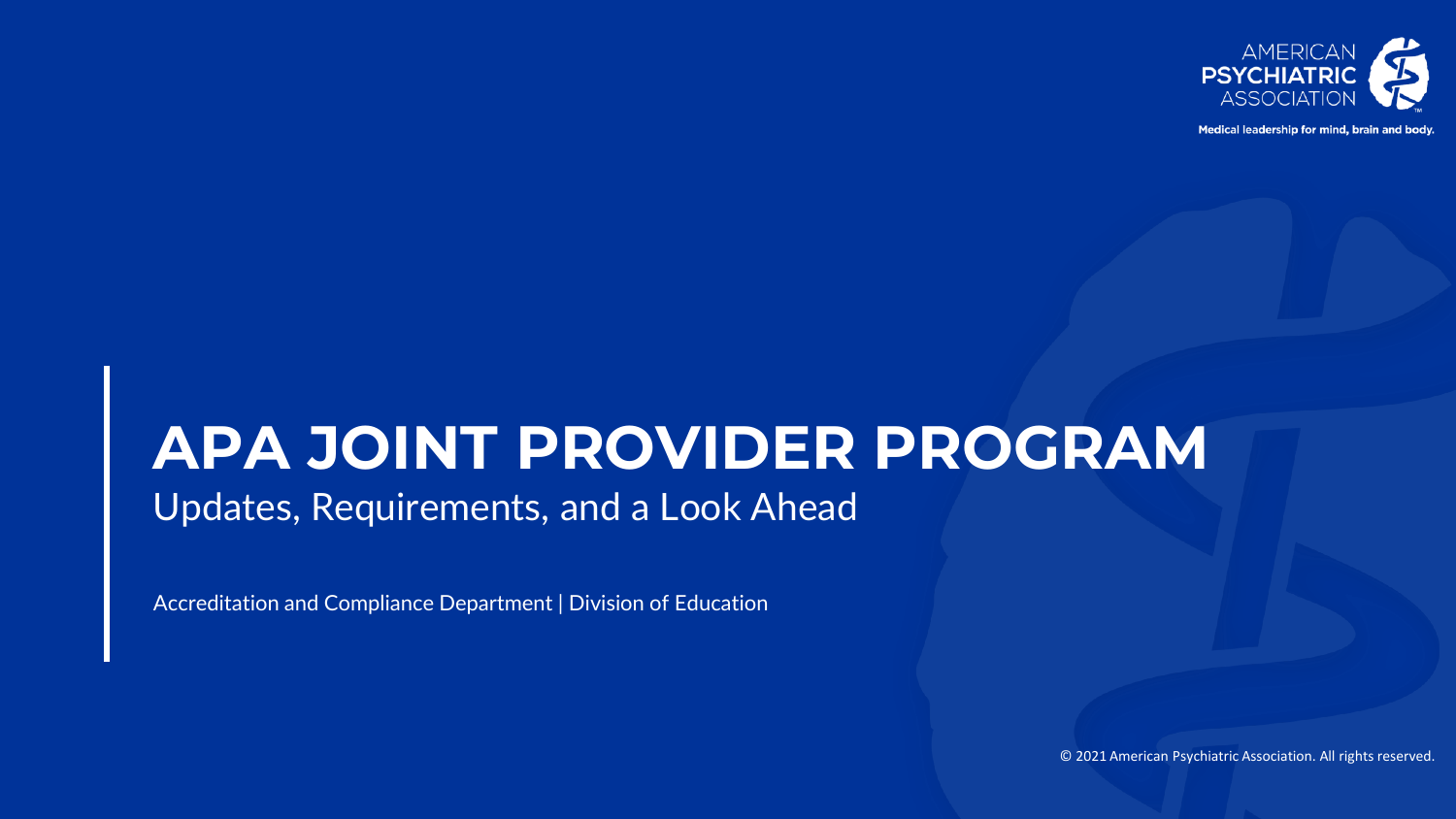

### **INTRODUCTIONS**









**Cheretta A. Clerkley, MBA** Acting Chief │ Managing Director, Division of Education **YADASHE (YADI) BELAY, MSA** Director, Accreditation and **Compliance** 

**ALLY BROWN, MS** Associate Director, Online Learning

**SUE O'BRIEN**

CME Consultant, Steve Passin & Associates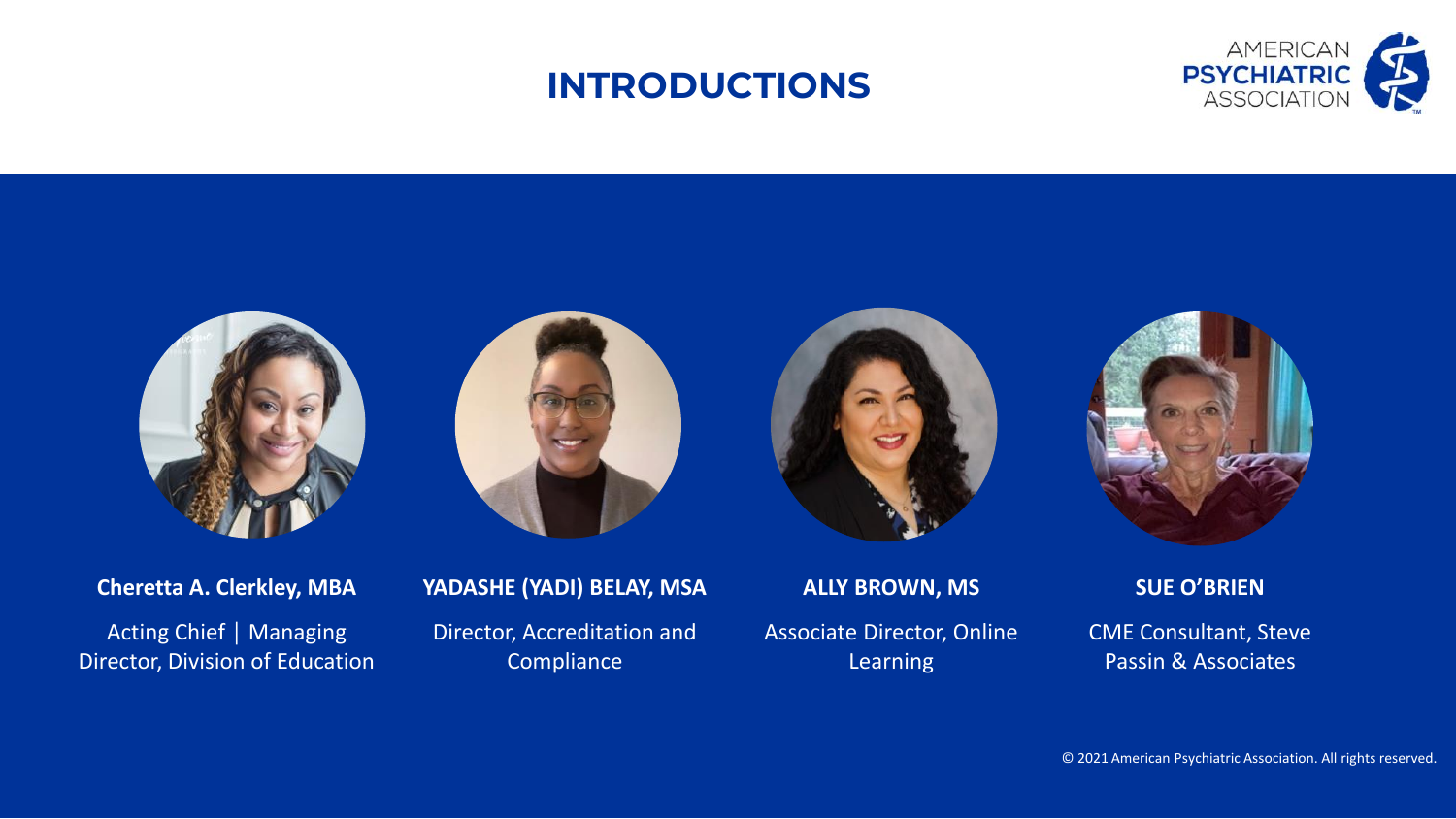## AMERICAN<br>PSYCHIATRIC **ASSOCIA**

- Accreditation and Compliance Department
	- − Joint Accreditation Updates
- Joint Provider Program Updates
	- − Program Name Change
	- − Updated Activity Application
	- − Program Requirements
	- − 2022 Fee Structure
	- − Webpage and Resources
- Q&A

## **AGENDA**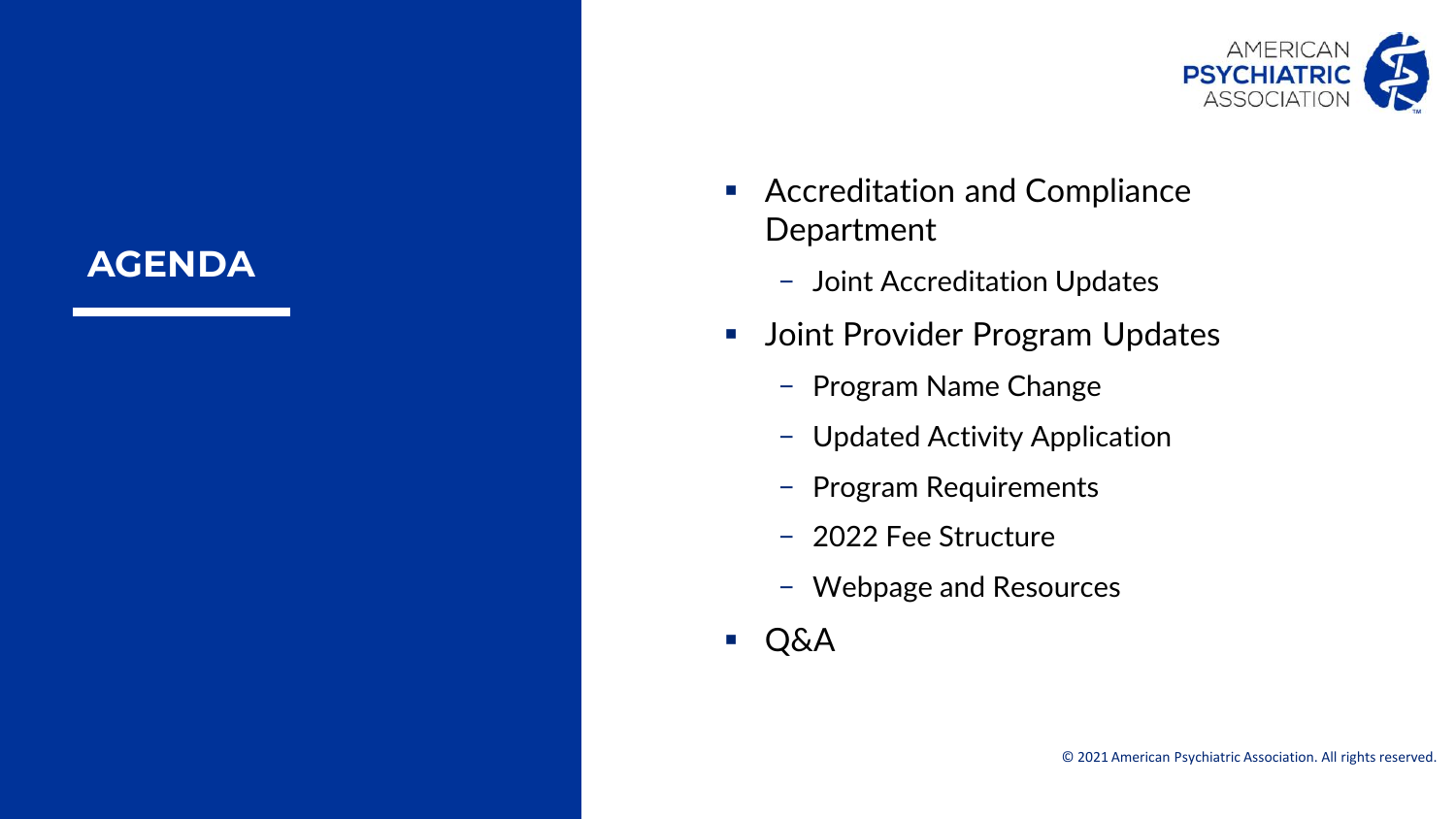

# **ACCREDITATION AND COMPLIANCE** GENERAL UPDATES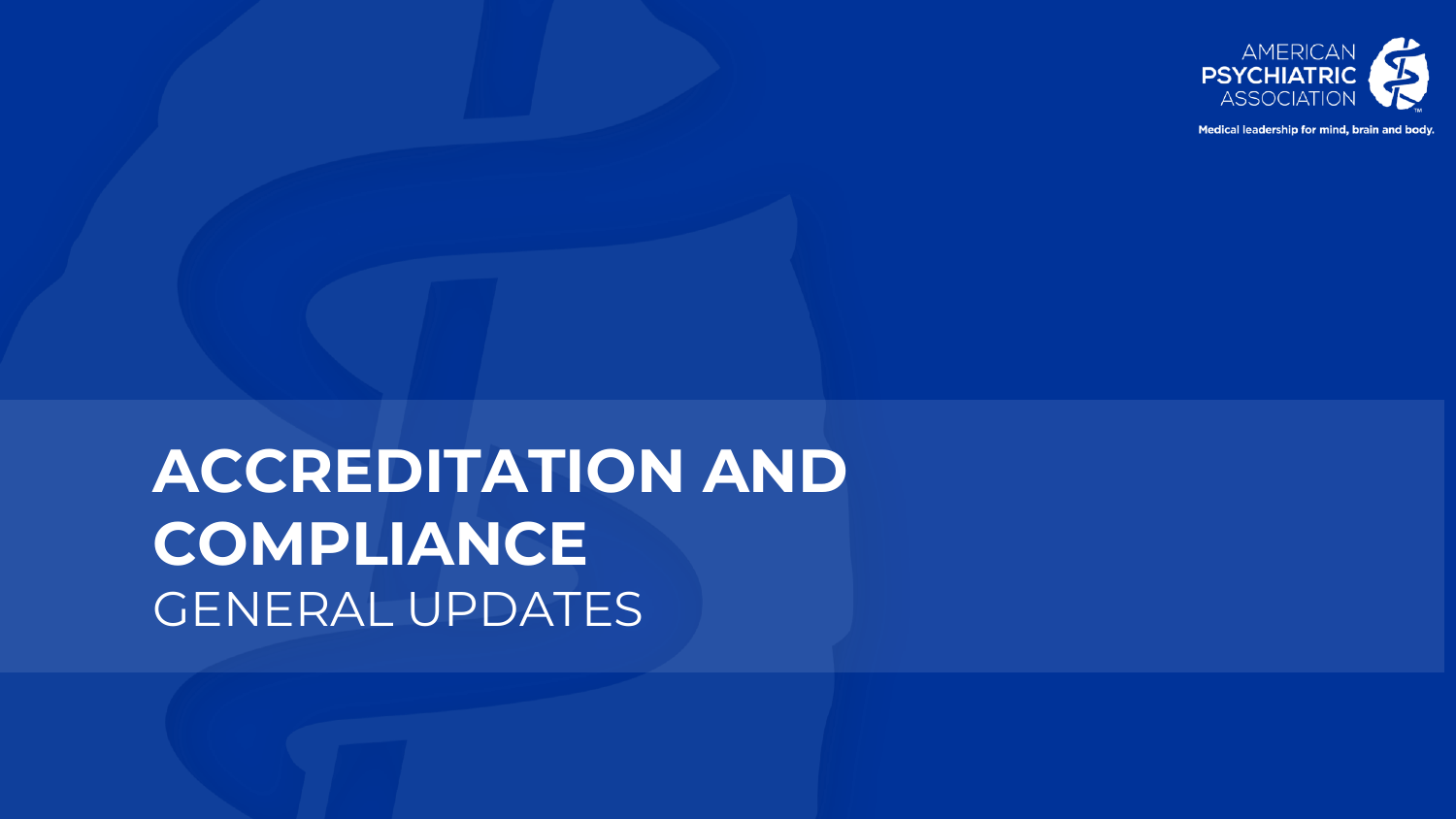## **INTERPROFESSIONAL JOINT ACCREDITATION**





Joint Accreditation™ offers APA the opportunity to be simultaneously accredited to provide continuing education for multiple professions through a single, unified application process, fee structure, and set of accreditation standards.



Interprofessional education and team-based care is a critical component of healthcare improvement, with evidence demonstrating that interprofessional continuing education improves healthcare professionals' performance and patient outcomes.



Joint Accreditation™ for physicians, psychologists, nurses, and social workers allows the APA to position the organization as a strategic partner in healthcare improvement initiatives and collaborative care.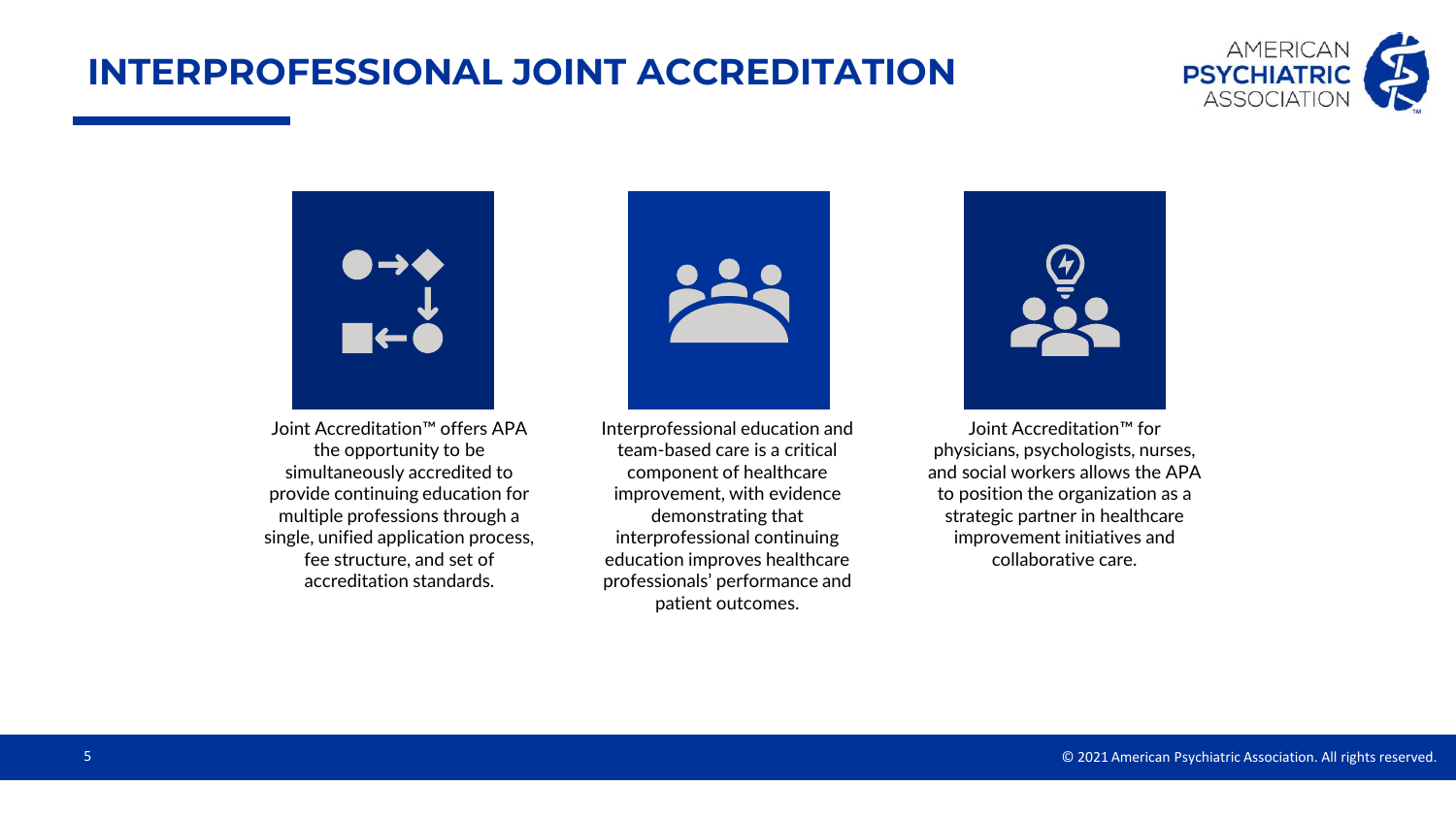### **JOINT PROVIDER INTERPROFESSIONAL ACTIVITIES**

Starting in 2023, APA's Joint Providers that offer interprofessional educational activities can be multiaccredited, so your content can reach a broader audience of mental health professionals. Learners can choose their credit type based on their role.

### **Accreditation types will include:**

Psychology Continuing Education **Continuing** Medical Education Nursing **Continuing** Professional Development Social Worker Continuing **Education** 

Participation



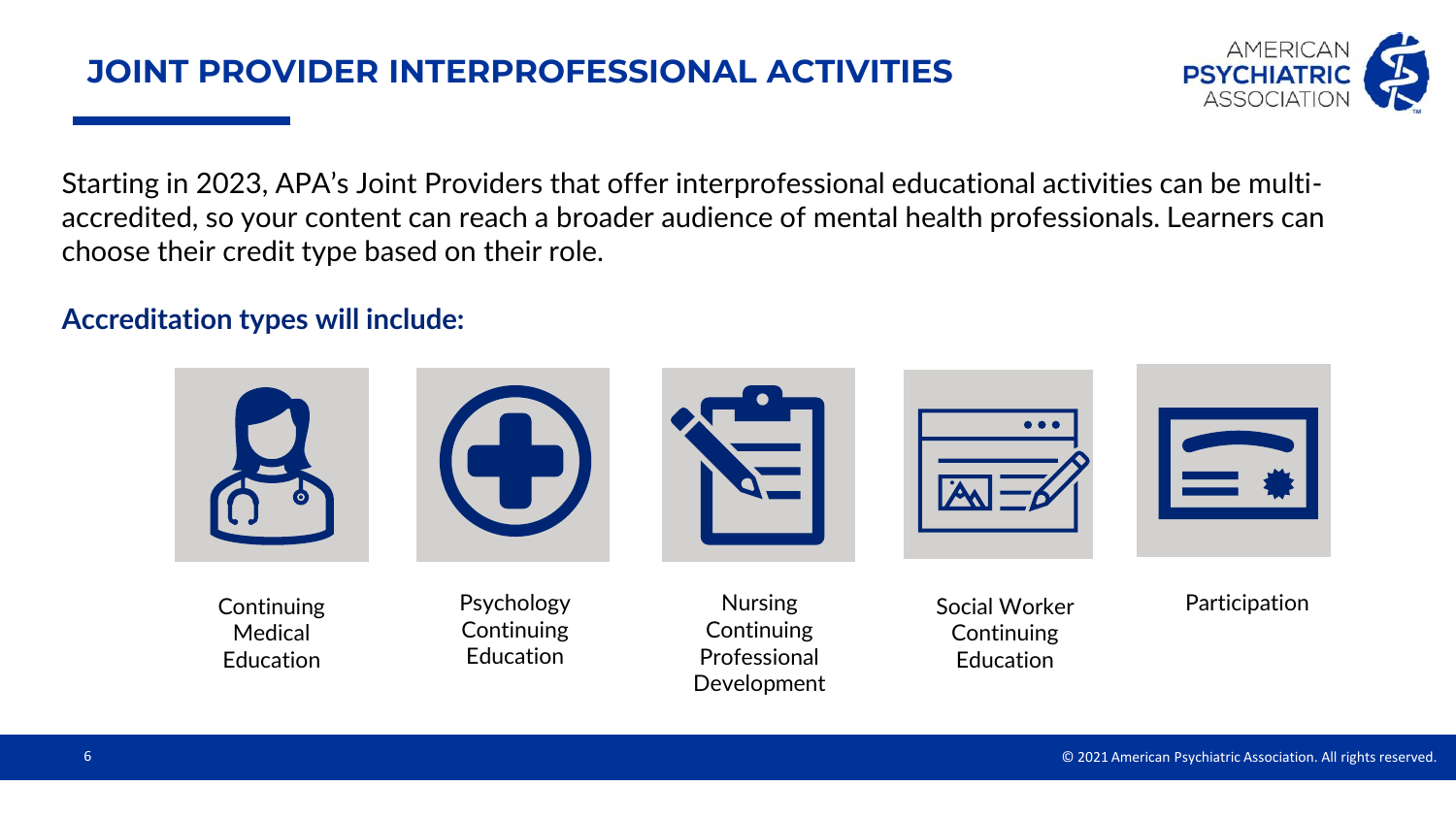

## **JOINT PROVIDER PROGRAM UPDATES**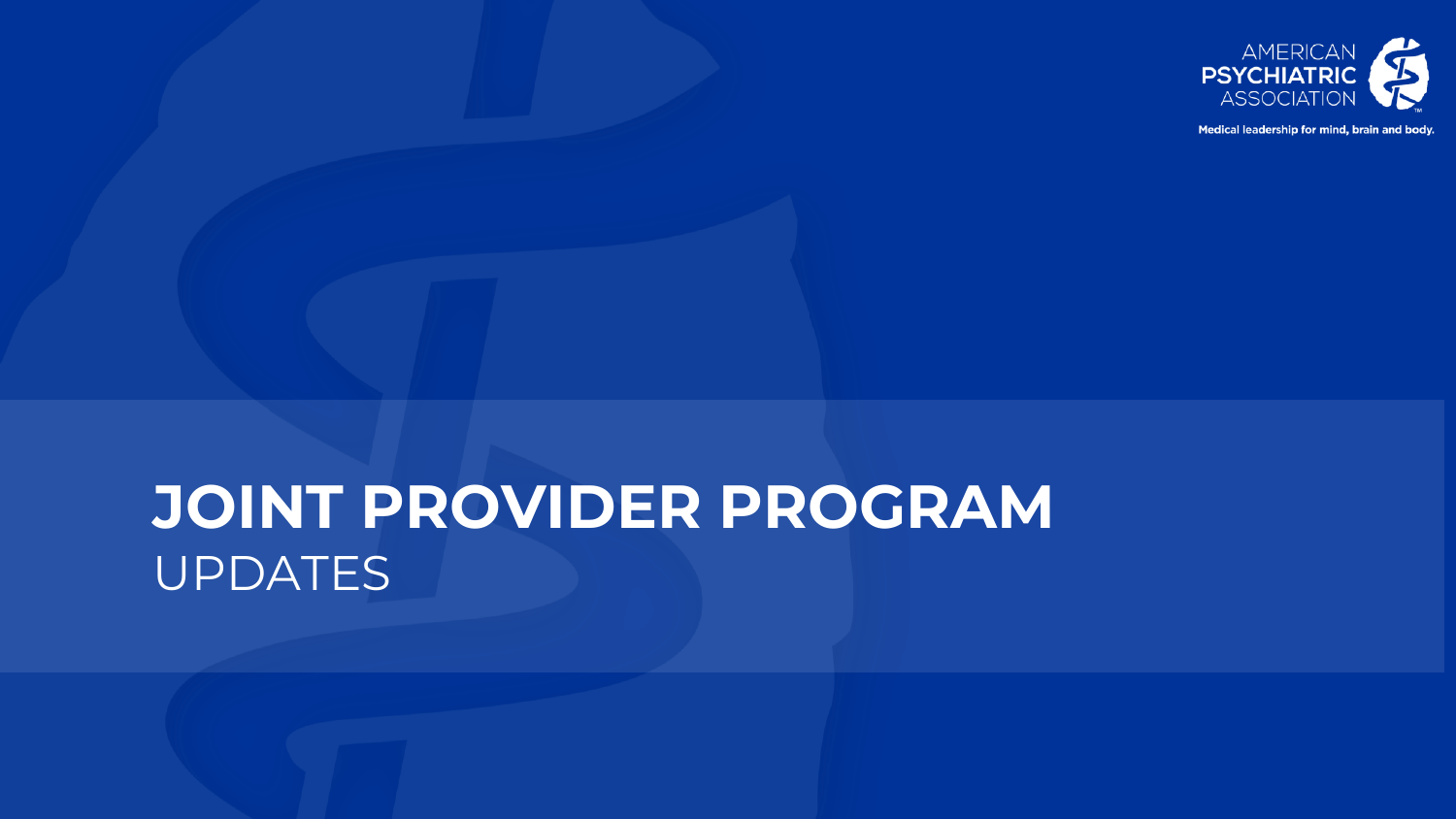## **PROGRAM NAME CHANGE**



The program name change was made to reflect the language used in ACCME and Joint Accreditation standards and clearly capture the collaborative nature of the program.

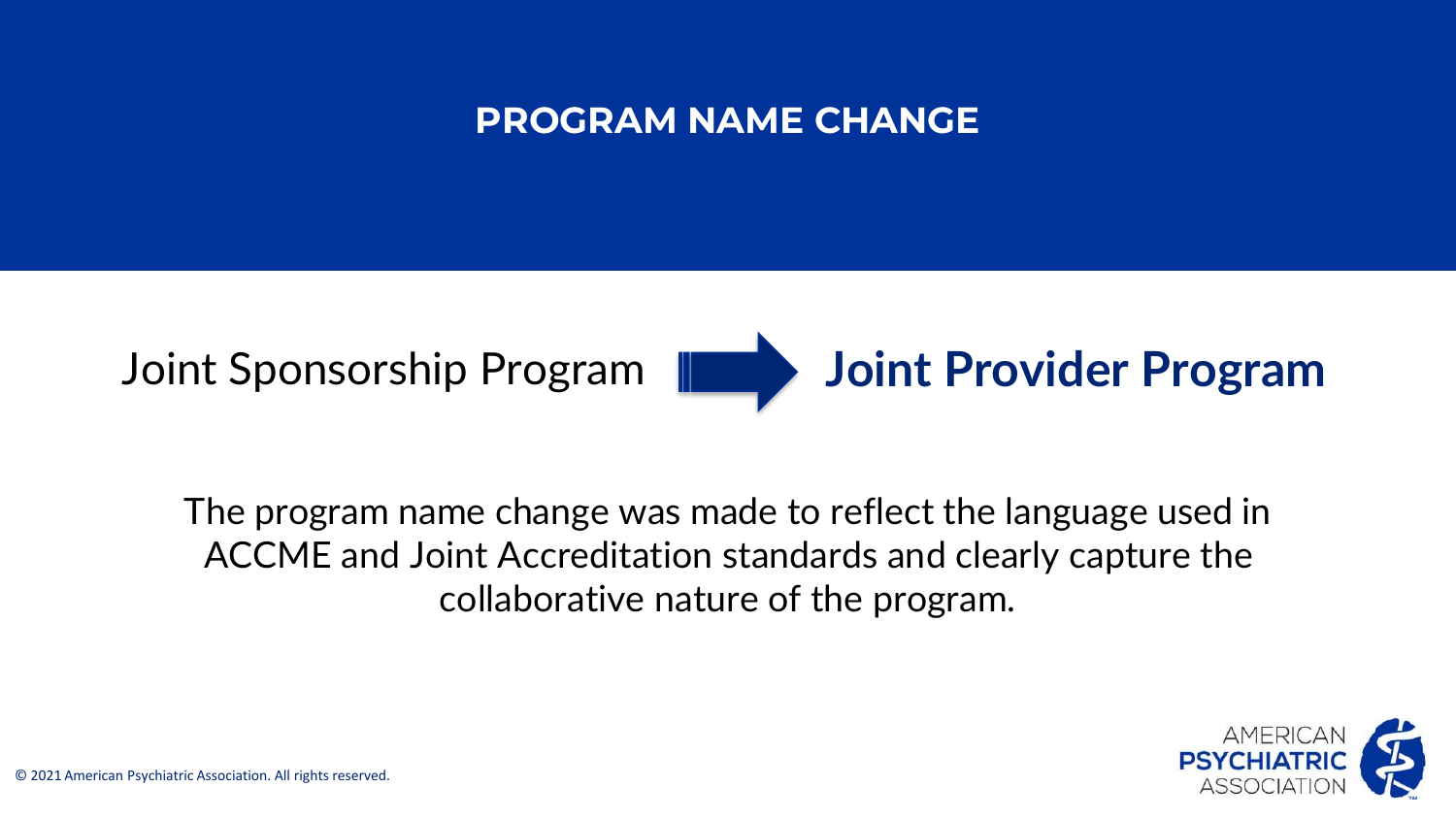

## **JOINT PROVIDER PROGRAM** UPDATED ACTIVITY APPLICATION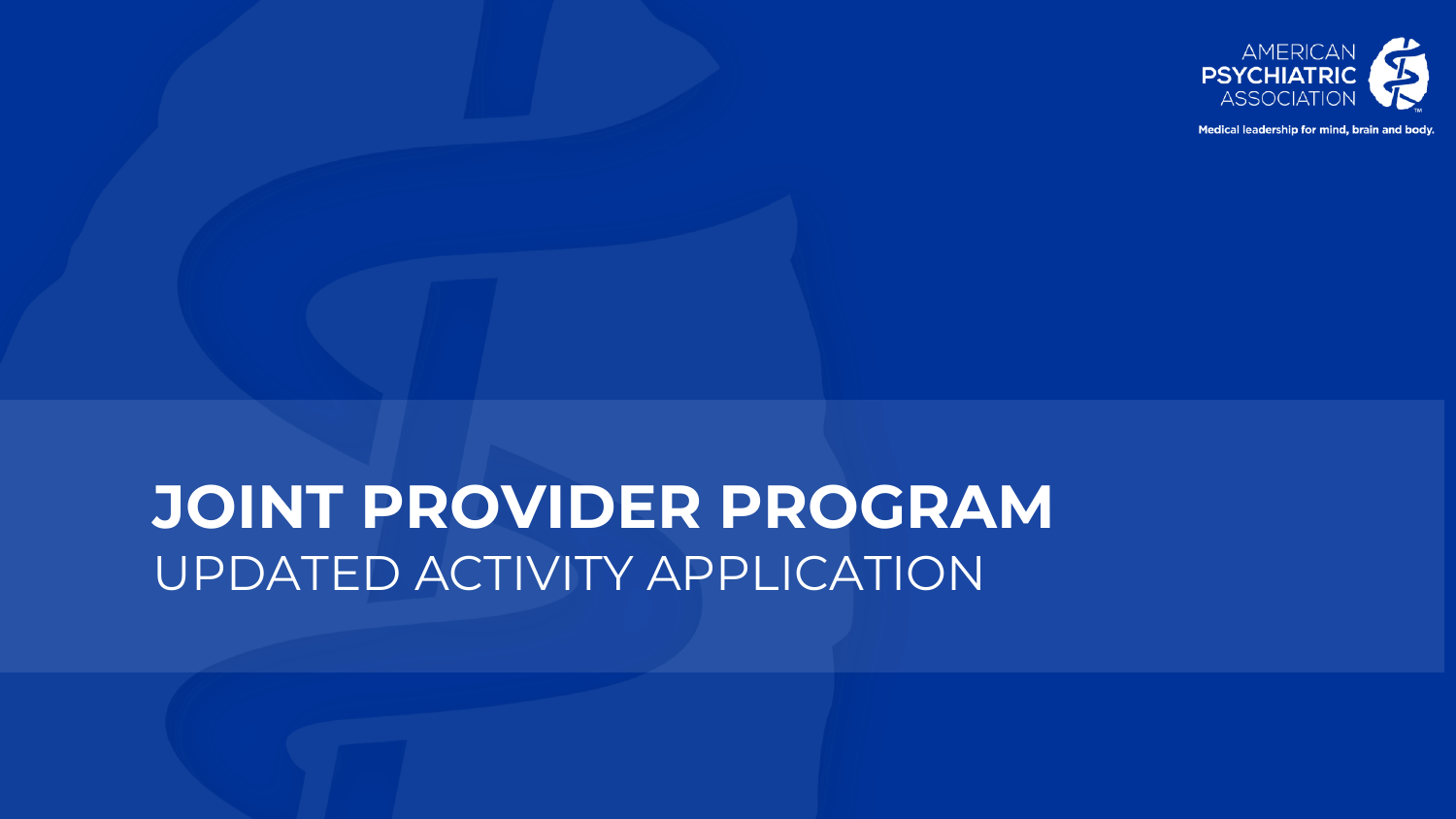### **ACTIVITY APPLICATION PROCESS**



### **PRE-APPLICATION DISCLOSURES APPLICATION DOCUMENTATION POST-ACTIVITY**

Joint provider submits preliminary application with activity planner(s) information

APA sends planner(s) online disclosure form to complete and submit for review

Joint Provider submits complete application for approval

Joint Provider uploads required documentation **prior** to start of activity

Joint Provider uploads post-activity documentation to application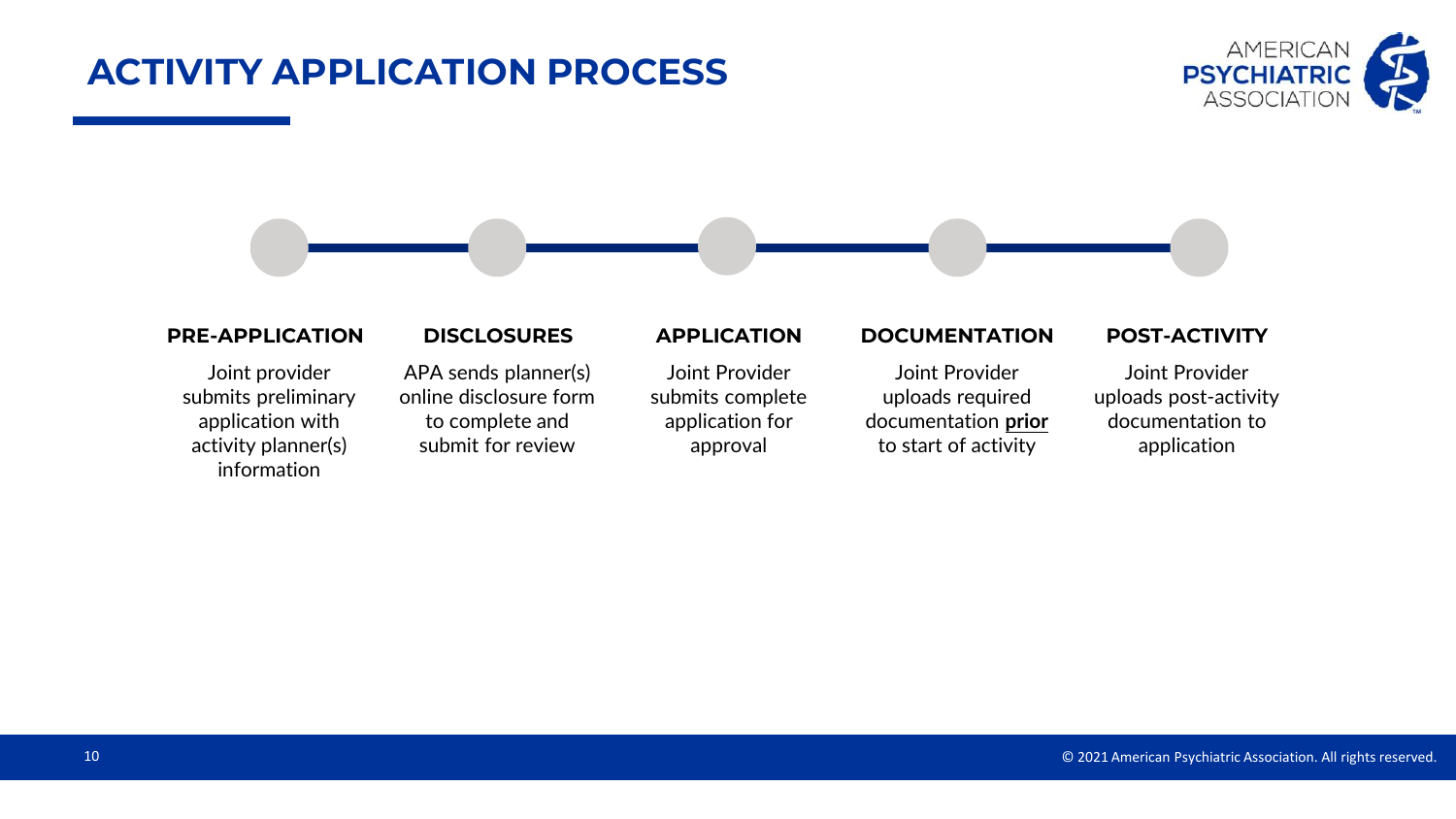

We have aligned the application with Joint Accreditation by adding questions about interprofessional activities:

**Target audience:** now includes Psychologists, Social Workers, and Nurses

**Core Competencies:** now includes Work in Interdisciplinary Teams, Interprofessional communication, Teams and Teamwork.

**Change in Learners:** shifted from competency to skills/strategies (the ability of the clinical team to apply the knowledge learned to practice strategies)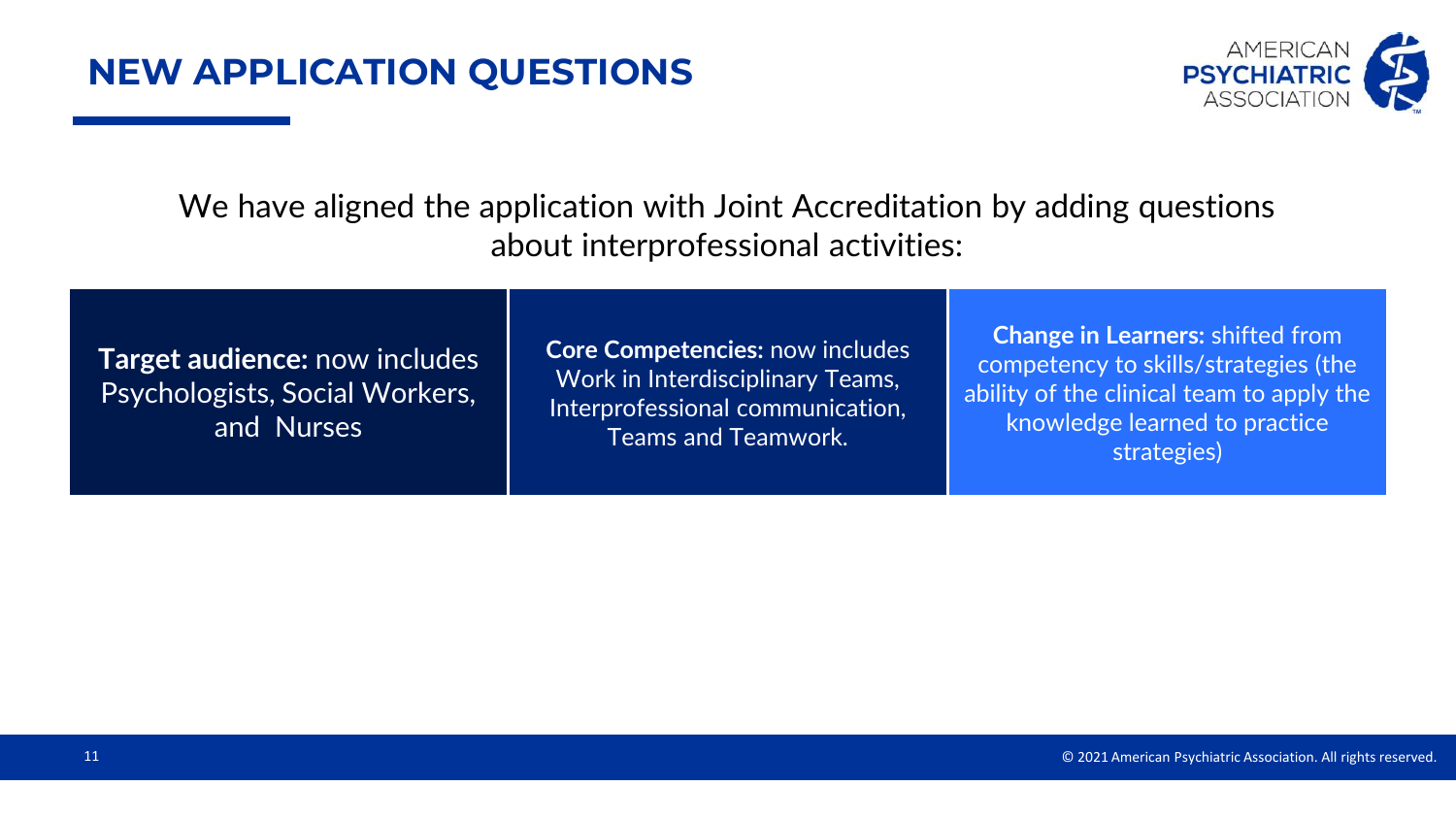

We have aligned the application with Joint Accreditation by adding questions about interprofessional activities:

**Support Strategies to Sustain Change**  (ex. reminders, patient feedback, tools to support implementation of activity goals)

**Description of Learning Format** now also asks about active learning – engaging learners and fostering collaboration, etc.

**Resources/references must be from the last 5 years;** applicants select the year of the oldest reference from dropdown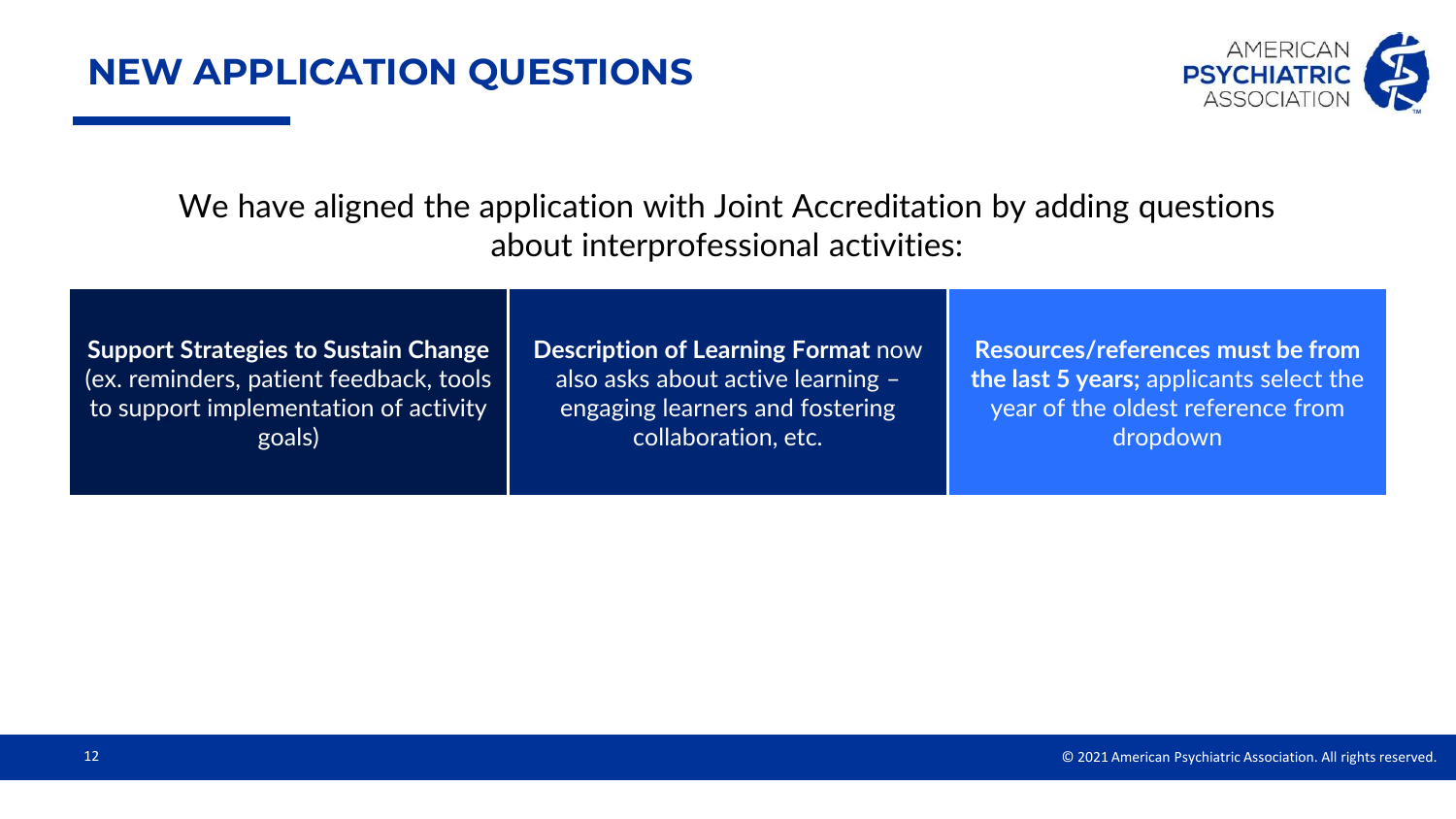## **QUESTIONS THAT ARE NO LONGER REQUIRED**



### Planning Considerations Aligned with ACCME Commendation Criteria

Describe reminders, follow-ups, patient feedback, resources, mentoring, encouragements, etc for the participants to help enhance the learning. [c32]

Are there quality improvement initiatives occurring as a result of your activity? **Tc371** 

Does your activity addresses technical or procedural skills, include an evaluation of observed skill, AND provides formative feedback? [c30]

Does your program address stigma. access to care, or other factors beyond clinical care such as: health behaviors: economic, social, and environmental; payer systems; health disparities? [c27]

Do you plan to collaborate with other organizations as part of this activity and will the collaboration augment your ability to address health issues? [c28]

Will the program incorporate health and practice data to teach about health informatics and improve the quality and safety of care? [c26]

Does your activity improve communication skills, provide an evaluation of observed skills, AND provide formative feedback? [c29]

Does your activity track a learner's engagement over a longitudinal curriculum and provide individualized feedback? [c31a]

Does your activity develop a self-directed learning plan to close practice gaps and receive individualized feedback? [c31b]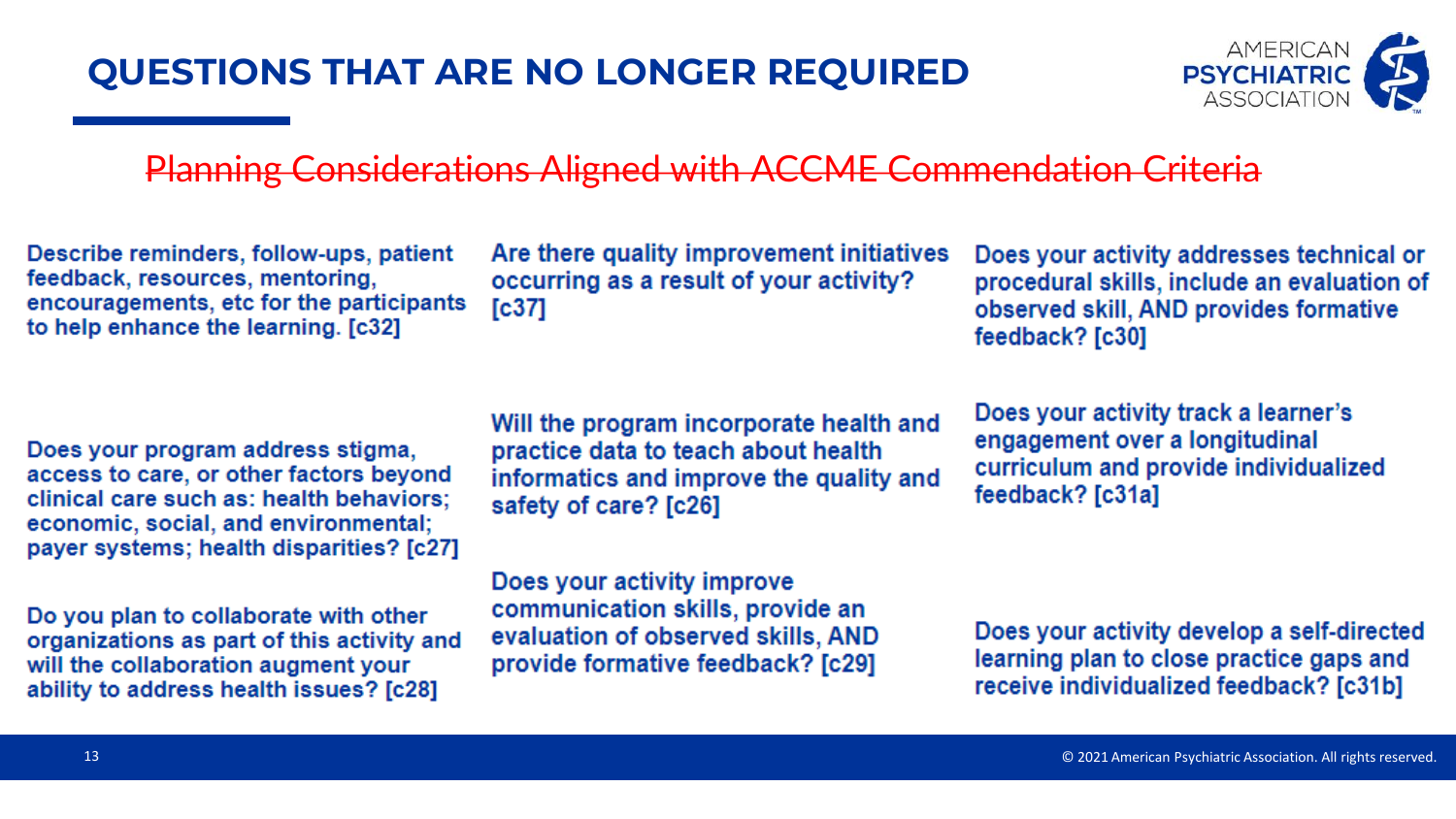

# **JOINT PROVIDER PROGRAM** REQUIREMENTS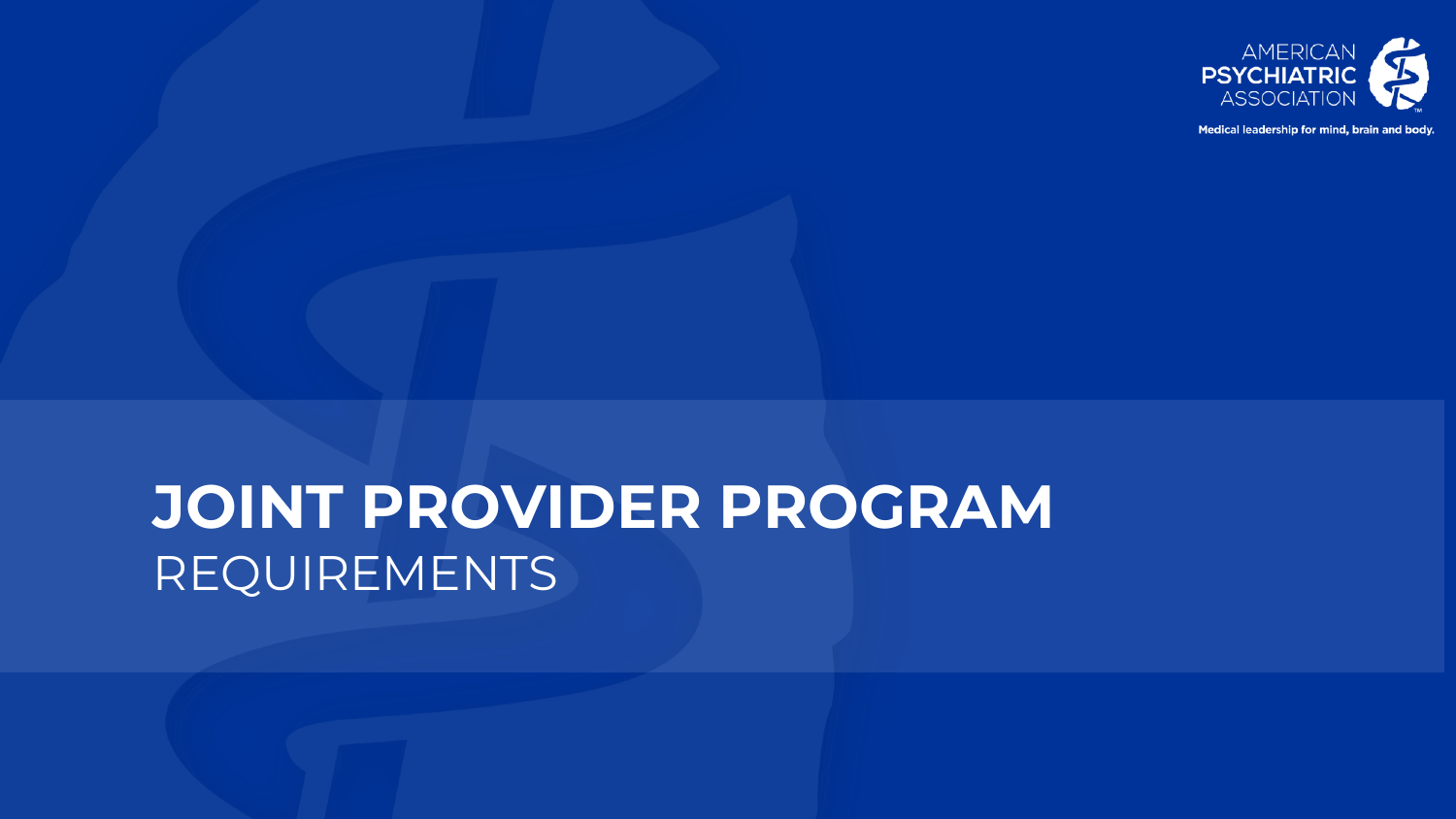## **ACTIVITY APPLICATION DEADLINES**



| 10-weeks out                                 |                                                                                                                                                                                            |                                                                                                                                                    |  |
|----------------------------------------------|--------------------------------------------------------------------------------------------------------------------------------------------------------------------------------------------|----------------------------------------------------------------------------------------------------------------------------------------------------|--|
| - Pre-Activity Application<br>- Activity fee | 8-weeks out                                                                                                                                                                                |                                                                                                                                                    |  |
|                                              | - Complete Application<br>- Final agenda                                                                                                                                                   | Post-activity (within 60<br>days after the activity)                                                                                               |  |
|                                              | - Marketing Materials<br>- Onsite materials/course<br>information<br>- MCOI and Reviewer Forms, if<br>applicable<br>- Presentation, if applicable<br>-Preliminary Budget, if<br>applicable | - Completed Follow-up<br>Report<br>- Participant list with<br>attendance numbers that<br>breakdown by professions<br>- Final budget, if applicable |  |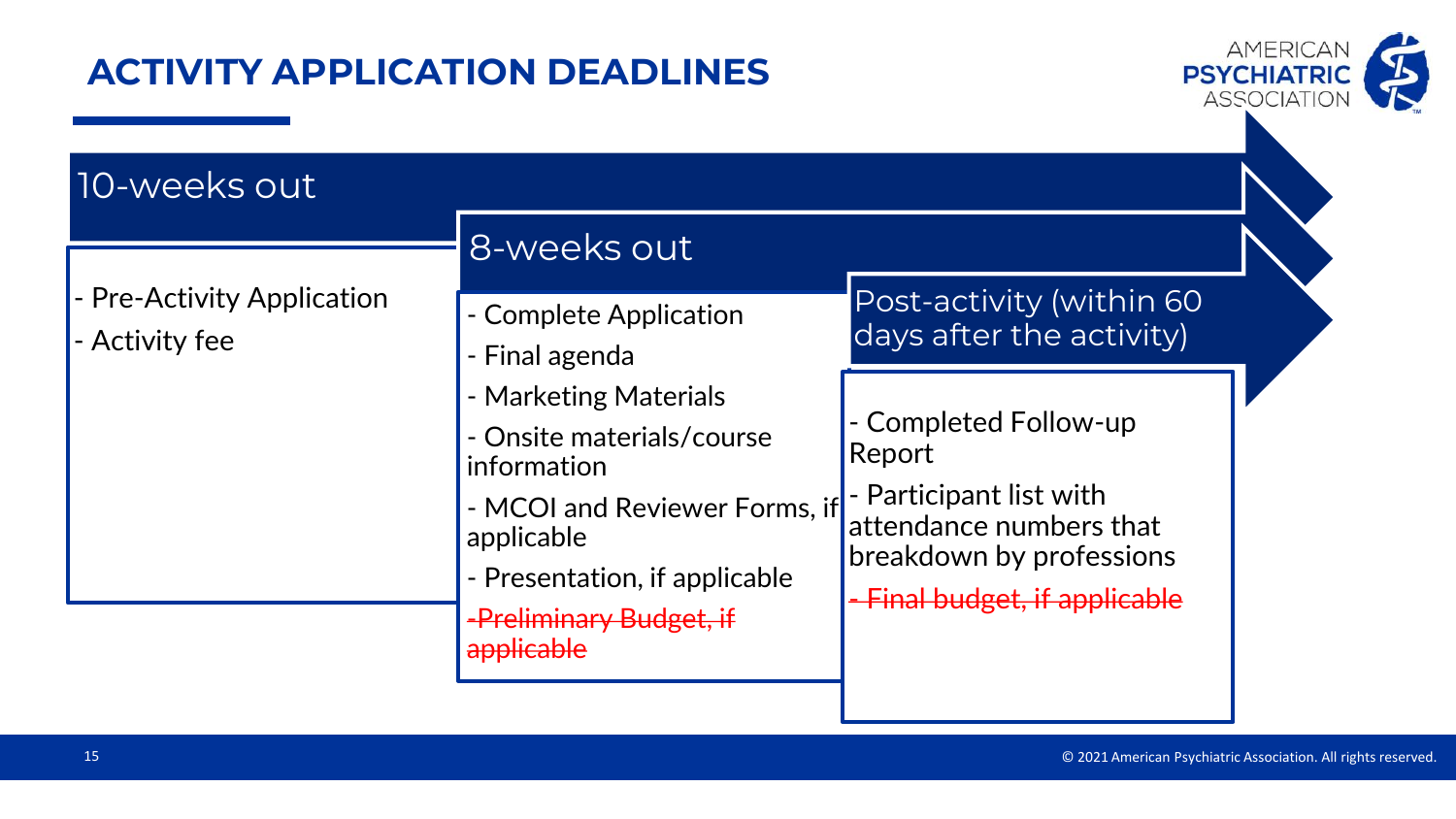

# **JOINT PROVIDER PROGRAM** 2022 FEE STRUCTURE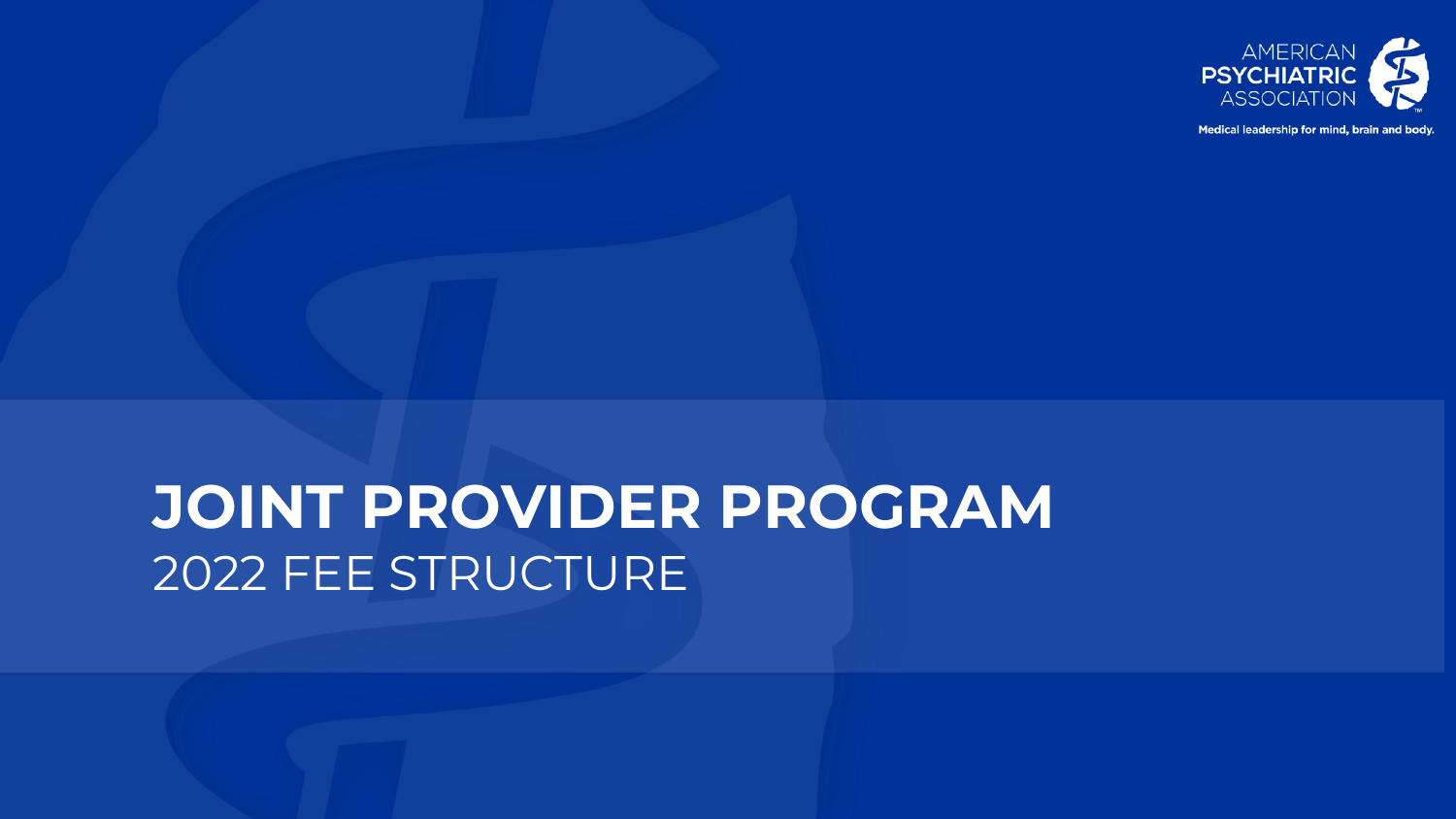### **2022 FEE STRUCTURE**



| <b>APA Joint Provider Program</b><br><b>CME Fees - District Branches</b> |                    |                          |                          |  |  |  |
|--------------------------------------------------------------------------|--------------------|--------------------------|--------------------------|--|--|--|
| Joint Provider CME Application Fee                                       | \$250/application  |                          |                          |  |  |  |
| <b>CME Credit Amount</b>                                                 | Live Activity      | <b>Enduring Activity</b> | Live & Enduring Activity |  |  |  |
| $.25 - 1.0$                                                              | \$275              | \$275                    | \$425                    |  |  |  |
| $1.25 - 3.75$                                                            | \$275              | \$550                    | \$700                    |  |  |  |
| $4.0 - 5.75$                                                             | \$550              | \$825                    | \$975                    |  |  |  |
| $6.0 - 7.75$                                                             | \$550              | \$1100                   | \$1250                   |  |  |  |
| $8 - 11.75$                                                              | \$825              | \$1375                   | \$1525                   |  |  |  |
| $12 - 15.75$                                                             | \$1100             | \$1650                   | \$1800                   |  |  |  |
| $16+$                                                                    | <b>Contact APA</b> |                          |                          |  |  |  |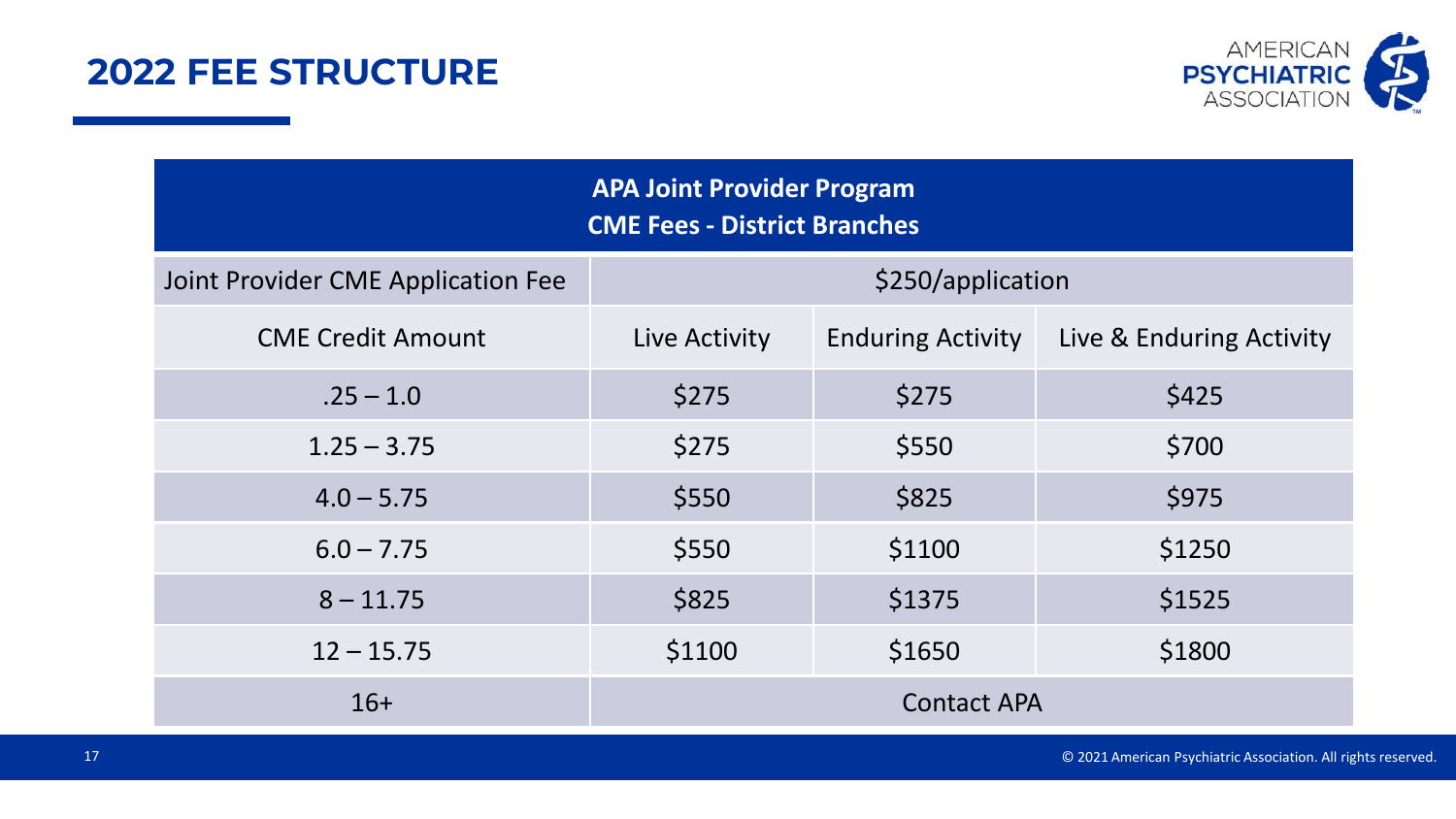

- Activity Evaluation and Certificates Management in APA Learning Management System (LMS)
- On-going technical support to any learner that is completing an evaluation or claiming a certificate
- **NEW!** Marketing Incentive: A Joint Provider Activity Calendar will be featured on the APA Joint Provider Program Webpage and highlighted in the monthly APA Education email to members. This new incentive is help Joint Providers increase registration and earn more revenue from their CME activities by reaching more APA members.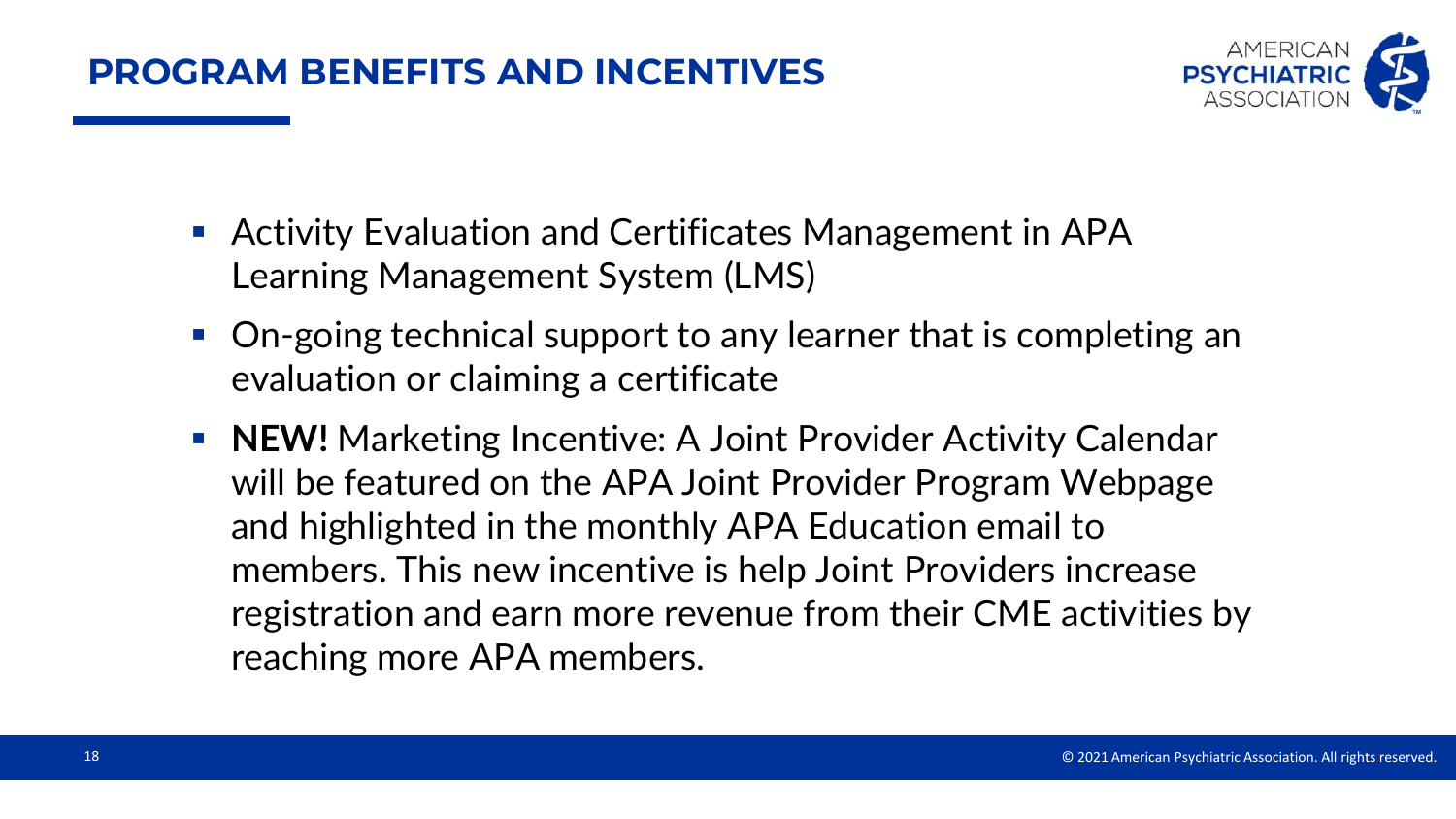

- The Joint Provider Program webpage will be a central location for all resources:
	- − Program Guide and FAQs
	- − Webinar Training Recordings
- Sign up for the Joint Provider Liaison email list for program updates, invitations to trainings, etc.!